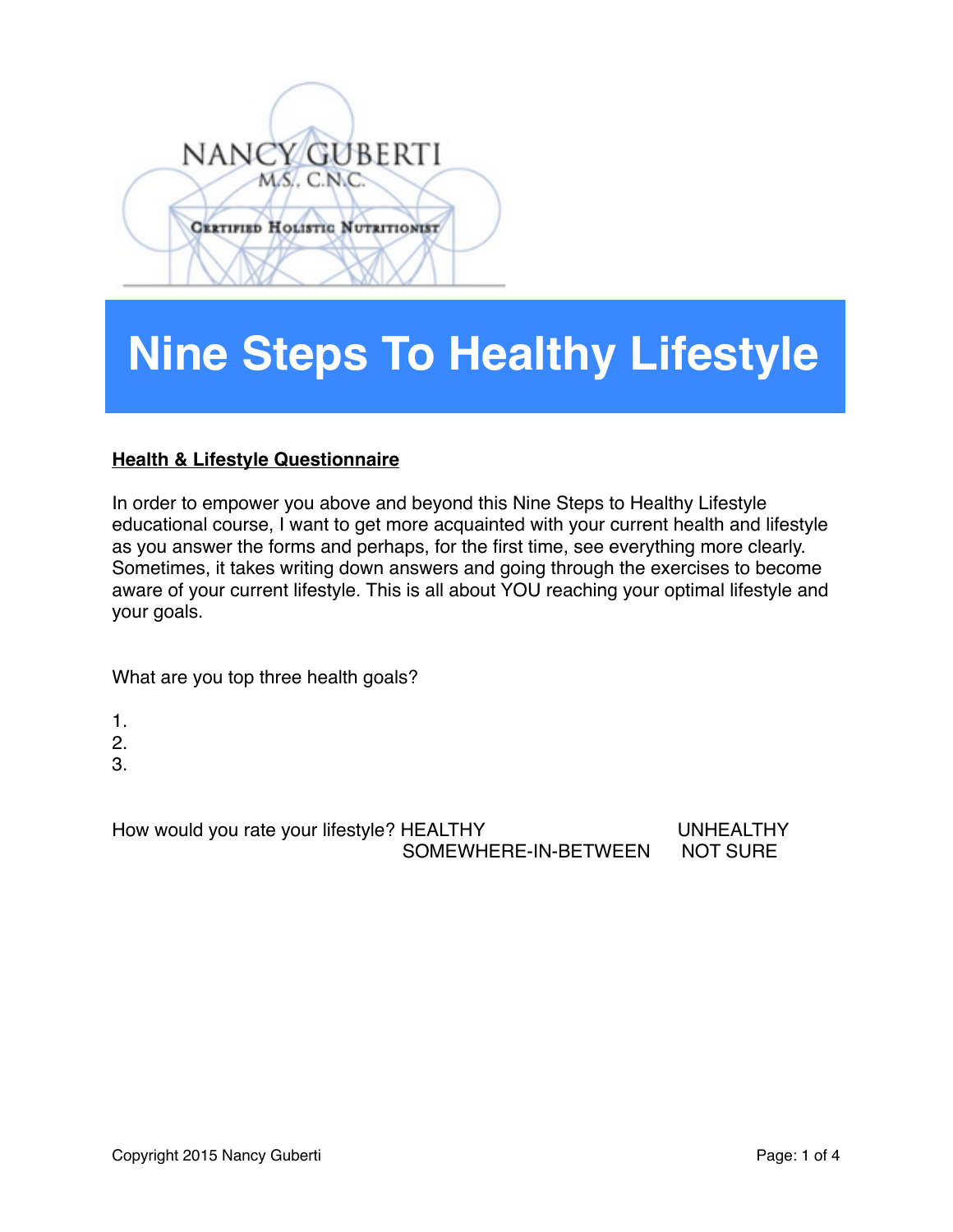| NANCY GUBERTI                          |
|----------------------------------------|
| MS. C.N.C.                             |
| <b>CERTIFIED HOLISTIC NUTRITIONIST</b> |
|                                        |

1.What is your level of Physical Activity on a daily basis?

2. How much medicine are you taking?

3. Are you taking supplements at random or for a purpose?

a.) If taking supplements, do you know the quality and for what benefit?

 $\overline{\phantom{a}}$  , and the contract of the contract of the contract of the contract of the contract of the contract of the contract of the contract of the contract of the contract of the contract of the contract of the contrac

 $\overline{\phantom{a}}$  , and the contract of the contract of the contract of the contract of the contract of the contract of the contract of the contract of the contract of the contract of the contract of the contract of the contrac

 $\overline{\phantom{a}}$  , and the contract of the contract of the contract of the contract of the contract of the contract of the contract of the contract of the contract of the contract of the contract of the contract of the contrac

 $\overline{\phantom{a}}$  , and the contract of the contract of the contract of the contract of the contract of the contract of the contract of the contract of the contract of the contract of the contract of the contract of the contrac

 $\overline{\phantom{a}}$  , and the contract of the contract of the contract of the contract of the contract of the contract of the contract of the contract of the contract of the contract of the contract of the contract of the contrac

 $\overline{\phantom{a}}$  , and the contract of the contract of the contract of the contract of the contract of the contract of the contract of the contract of the contract of the contract of the contract of the contract of the contrac

4. Is your environment free of toxins?

5. Do you know what toxins to avoid?

6.Are you cognizant of your breathing?

7. Do you incorporate healing practices such as meditation, yoga, quietness?  $\overline{\phantom{a}}$  , and the contract of the contract of the contract of the contract of the contract of the contract of the contract of the contract of the contract of the contract of the contract of the contract of the contrac

 $\overline{\phantom{a}}$  , and the contract of the contract of the contract of the contract of the contract of the contract of the contract of the contract of the contract of the contract of the contract of the contract of the contrac

8. Do you put time and thought into what you are drinking and eating and why?

\_\_\_\_\_\_\_\_\_\_\_\_\_\_\_\_\_\_\_\_\_\_\_\_\_\_\_\_\_\_\_\_\_\_\_\_\_\_\_\_\_\_\_\_\_\_\_\_\_\_\_\_\_\_\_\_\_\_\_\_\_\_\_\_\_\_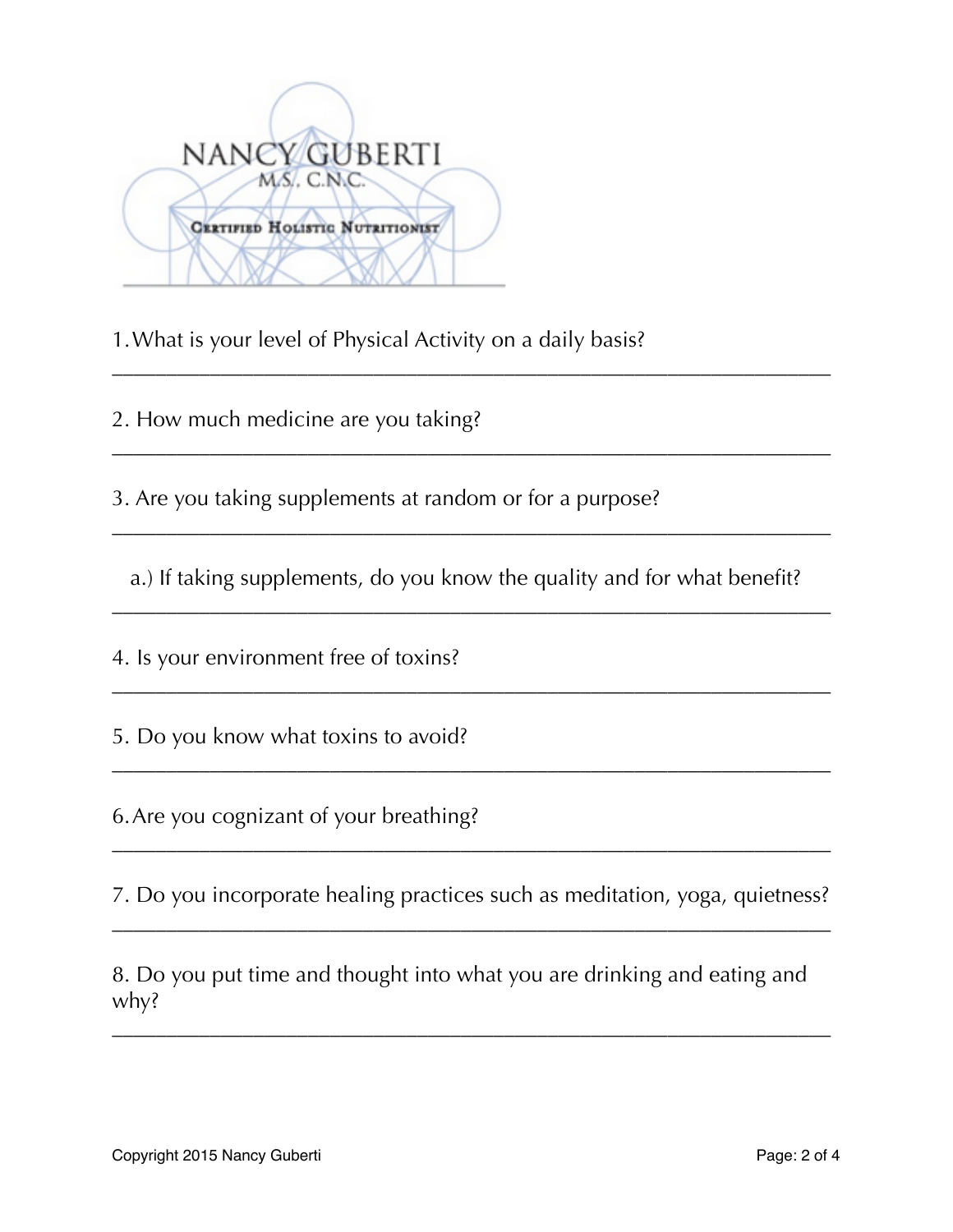| NANCY GUBERTI<br>MS. C.N.C.            |
|----------------------------------------|
| <b>CERTIFIED HOLISTIC NUTRITIONIST</b> |
|                                        |

9. Do you mindfully eat? Portion control?

10. Quality of Sleep?

11. Overall happiness: What is your overall mental and emotional health?

\_\_\_\_\_\_\_\_\_\_\_\_\_\_\_\_\_\_\_\_\_\_\_\_\_\_\_\_\_\_\_\_\_\_\_\_\_\_\_\_\_\_\_\_\_\_\_\_\_\_\_\_\_\_\_\_\_\_\_\_\_\_\_\_\_\_

\_\_\_\_\_\_\_\_\_\_\_\_\_\_\_\_\_\_\_\_\_\_\_\_\_\_\_\_\_\_\_\_\_\_\_\_\_\_\_\_\_\_\_\_\_\_\_\_\_\_\_\_\_\_\_\_\_\_\_\_\_\_\_\_\_\_

\_\_\_\_\_\_\_\_\_\_\_\_\_\_\_\_\_\_\_\_\_\_\_\_\_\_\_\_\_\_\_\_\_\_\_\_\_\_\_\_\_\_\_\_\_\_\_\_\_\_\_\_\_\_\_\_\_\_\_\_\_\_\_\_\_\_

\_\_\_\_\_\_\_\_\_\_\_\_\_\_\_\_\_\_\_\_\_\_\_\_\_\_\_\_\_\_\_\_\_\_\_\_\_\_\_\_\_\_\_\_\_\_\_\_\_\_\_\_\_\_\_\_\_\_\_\_\_\_\_\_\_\_

12. What is the quality of connections to family and friends?

13. What is your ability to face your fears and move on? What's holding you back?

 $\overline{\phantom{a}}$  , and the contract of the contract of the contract of the contract of the contract of the contract of the contract of the contract of the contract of the contract of the contract of the contract of the contrac

 $\overline{\phantom{a}}$  , and the contract of the contract of the contract of the contract of the contract of the contract of the contract of the contract of the contract of the contract of the contract of the contract of the contrac

14. How is your mindset? half-full or half-empty?